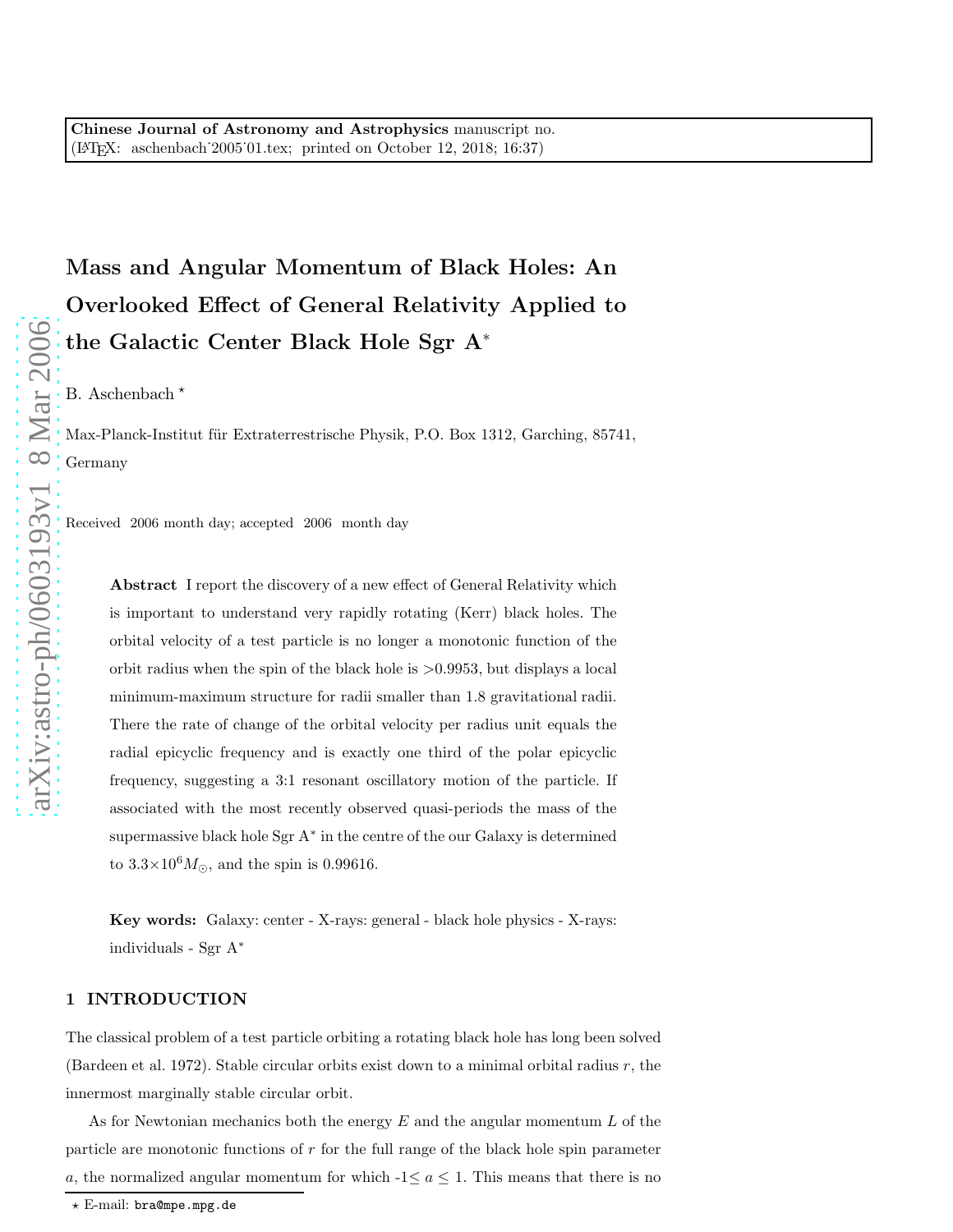

Fig. 1 Orbital velocity in units of c vs. orbital radius  $r$  in units of the gravitational radius for various black hole spins a.

obvious preference for any specific value of  $r$  and  $a$  for a particle to take. This strictly monotonic behaviour with  $r$  and  $a$  has generally been assumed to hold for the orbital velocity  $v^{(\Phi)}$  as well. But this is not the case.

## 2 THE STRANGE BEHAVIOR OF THE ORBITAL VELOCITY

By a detailed numerical analysis of the Boyer-Lindquist functions (Boyer & Lindquist 1967), which describe the space-time of a Kerr black hole, I have shown that the monotonic behaviour of  $v^{(\Phi)}$  breaks down for  $a > 0.9953$ , and  $v^{(\Phi)}$  develops a minimummaximum structure in r-space (c.f. Fig. 1) (Aschenbach 2004).

It can be shown that the radii with  $r_{min} \leq r \leq r_{max}$  are larger than the corresponding radius of the innermost stable circular orbit (Aschenbach 2004). Therefore, according to the formal Bardeen stability criterion these orbits are stable (c.f. Fig. 2). The non-monotonic behaviour of  $v^{(\Phi)}$  is a new effect of General Relativity which has been overlooked so far. Meanwhile the effect has been confirmed and Stuchl´ik et al. (2005) have shown that this effect occurs not only for geodesic, stable, circular orbits but also for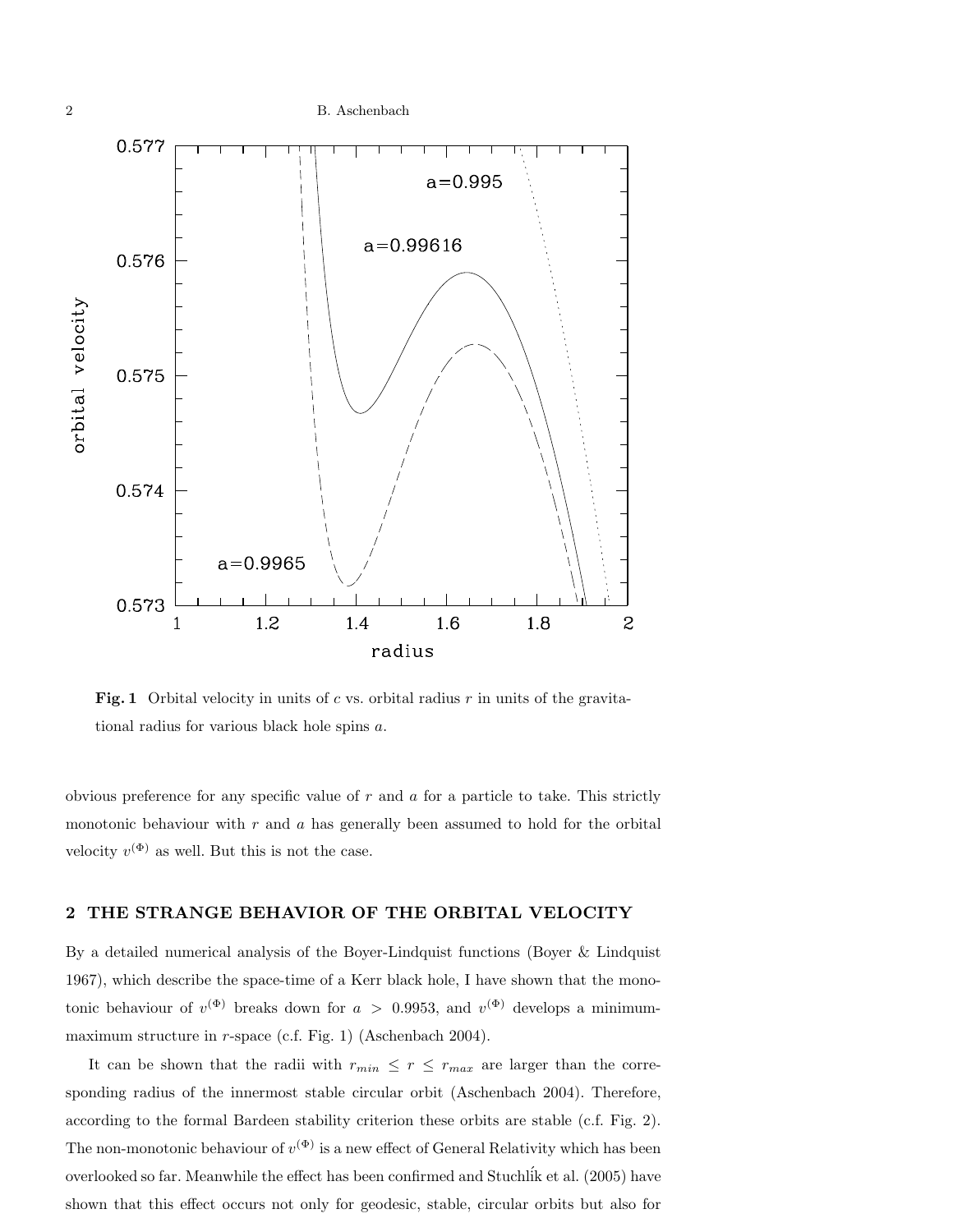

. Fig. 2 Radii, in units of the gravitational radius, of the local maximum/minimum of the orbital velocity (curved dashed/dotted line) as function of  $1 - a$ . The solid line marks the radius of the innermost stable orbit. The vertical dashed line represents the critical spin  $a = 0.9953$ .

nongeodesic circular orbits with constant specific angular momentum (Stuchlik et al. 2005). The physical relevance and impact of this new effect are currently investigated. Variation of the topology for particles and fluids orbiting rapidly rotating black holes is a possible consequence (Stuchl´ik et al. 2005).

According to standard definition the orbits between  $r_{min}$  and  $r_{max}$  are stable but this region is suspicious because it is the only region with  $\partial v^{(\Phi)}/\partial r \geq 0$ , which represents a positive rate of change of the orbital velocity per unit length of r or some sort of time scale that can be compared with other typical time scales. These are given by the orbital (Kepler) frequency, the radial epicyclic frequency  $\Omega_R$  and the vertical (polar) epicyclic frequency  $\Omega_V$ . These three frequencies take identical values in Newtonian physics but all three differ from each other only in Kerr space-time for  $a \neq 0$ . I therefore define a critical angular 'frequency'  $\Omega_c = 2\pi \frac{\partial v^{(\Phi)}}{\partial r} \mid_{max}$  at that radial position where  $\partial v^{(\Phi)}/\partial r$  has the maximum value for a given a. Fig. 3 shows  $\Omega_c$  in comparison with  $\Omega_R$  and illustrates that  $\Omega_c$  is very close to  $\Omega_R$  for  $1-a = 0.004$ , i.e. the rate of change of the orbital velocity in radial direction equals the epicyclic frequency again in radial direction.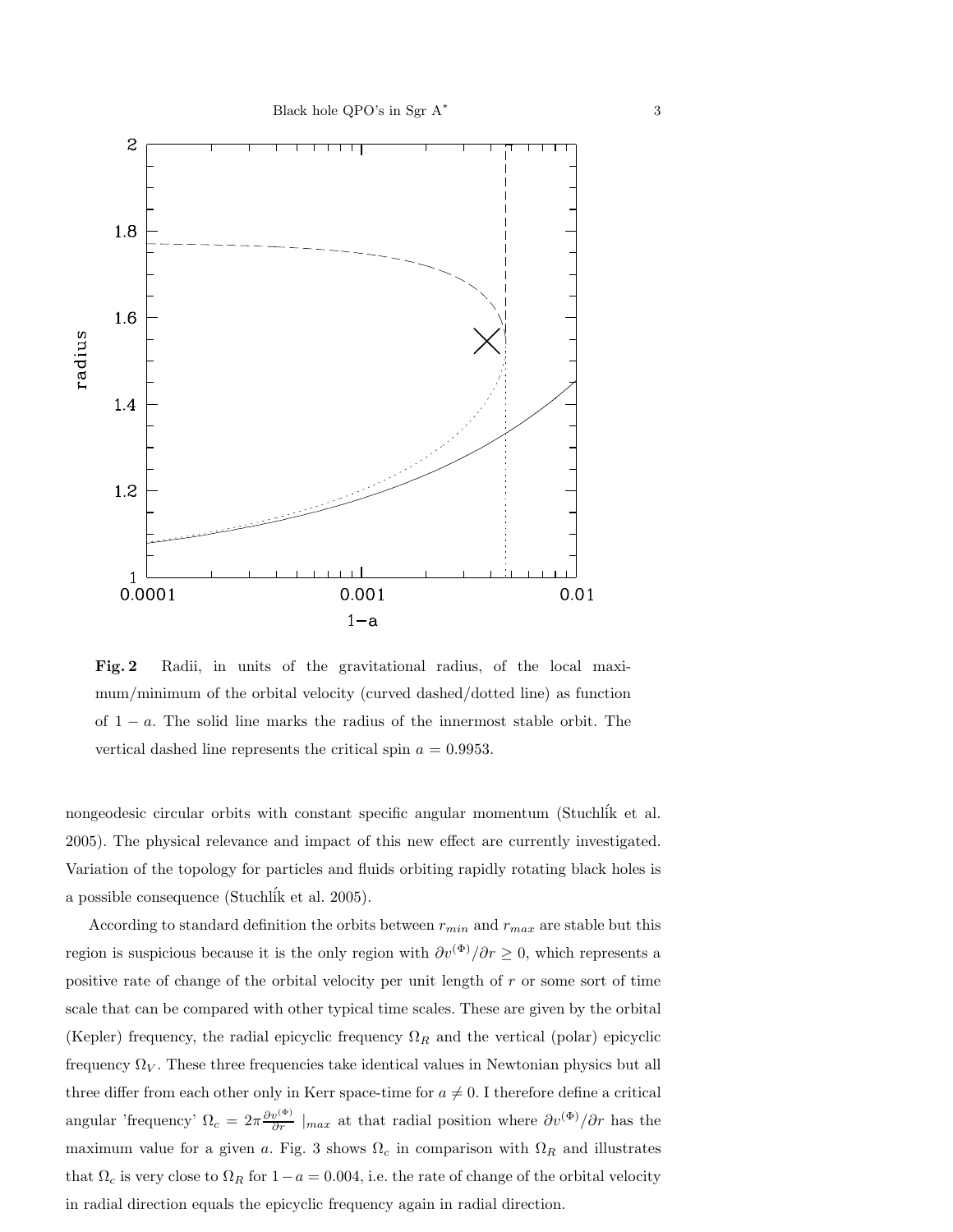

**Fig. 3** Critical frequency (c), radial epicyclic frequency (R) at  $r_{min}$  and  $r_{max}$ (upper and lower branch of the asymmetric parabolic curve) and the vertical epicyclic frequency divided by a factor of three  $(V/R = 3:1)$  are shown; a common intersection occurs around  $1 - a = 0.004$ .

Any pertubation at this point in space-time may trigger and maintain radial quasiperiodic motions with  $\Omega_R$ . Fig. 3 also shows that a common intersection shows up for  $\Omega_V = 3 \times \Omega_R$ . A 3:1 resonance exists between the vertical and radial epicyclic motions, and this is the lowest and only resonance in the region defined by  $r_{min}$  and  $r_{max}$ . The associated spin and the radius of the orbit take unique values, which are  $a = 0.99616$  and  $r = 1.546$ . With these parameters fixed the determination of the mass M of the black hole is just a matter of measuring the two frequencies and confirming their 3:1 frequency ratio, and  $M = 4603.3/\nu_{up}$ , with M measured in units of the sun's mass and  $\nu_{up}$ , the higher of the two frequencies, in Hz. Of course, harmonics and/or beat frequencies may exist as well (Aschenbach 2004).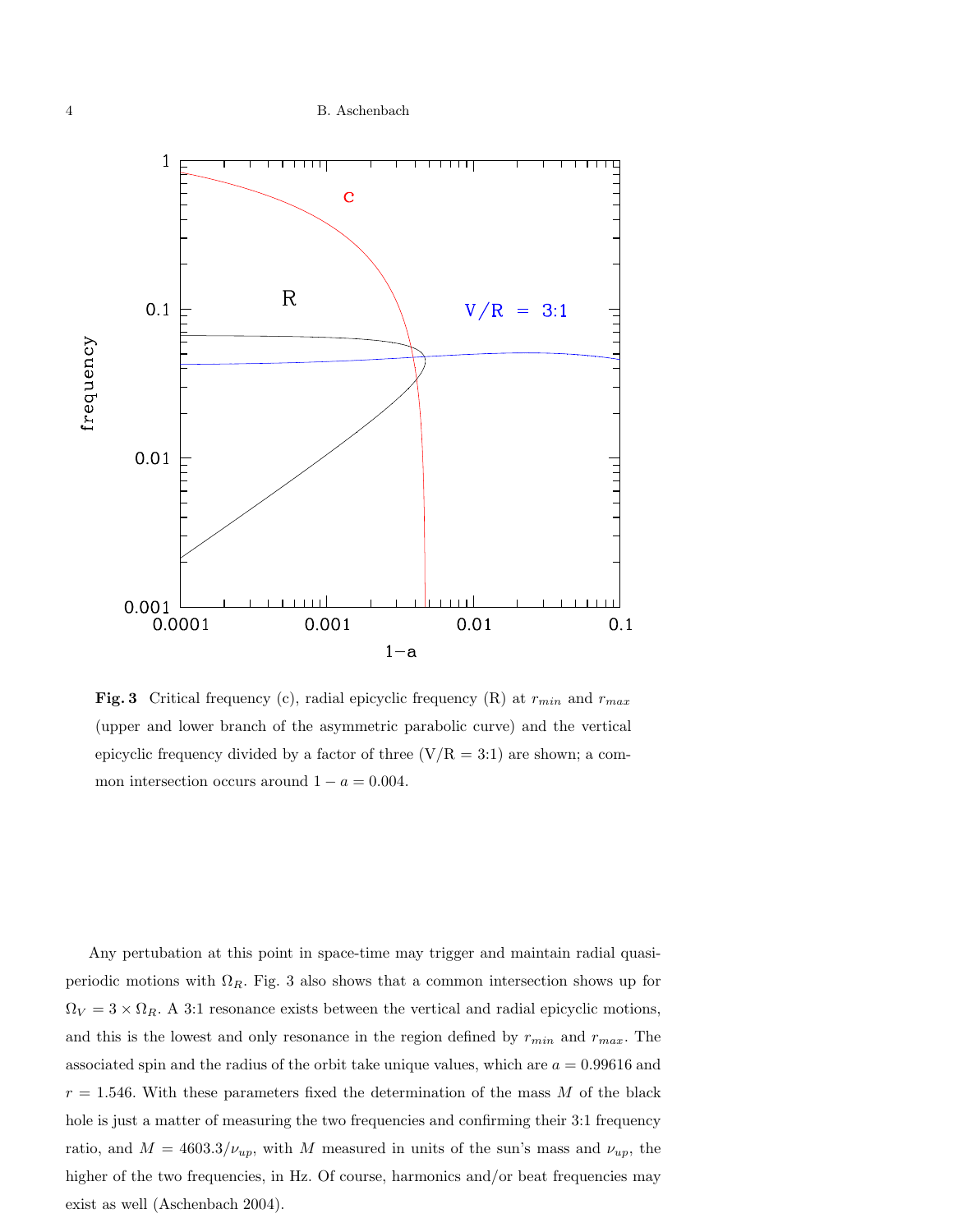## 3 BLACK HOLES IN ASTROPHYSICS

The existence of astrophysical black holes in the universe has been discussed for quite some time. They have been searched in X-ray binaries with masses typical of stars, and in the cores of galaxies as supermassive black holes with masses exceeding a few million times the mass of the sun and more. On the stellar-mass level promising candidates have been found in low mass X-ray binaries: With a mass significantly exceeding that of the most dense, stable object known, i.e. a neutron star, a black hole is the only candidate for the dark component in the respective binary. About 20 such systems have been detected so far in our Galaxy. The most promising candidate for a supermassive black hole is an object in the centre of the Milky Way, called Sagittarius A<sup>∗</sup> (Sgr A<sup>∗</sup> ). In either case the motion of a star, or several stars in case of Sgr A<sup>∗</sup> , orbiting the candidate black hole, is used for the determination of the mass of the compact and dark object through Kepler's laws, i.e. the application of Newtonian physics.

Black holes themselves do not emit. The radiation we receive is generally from gas or dust in the vicinity of the black hole. This matter is orbiting the black hole and may be organized in an accretion disk. Some fraction of this matter may show oscillations and the majority of the scientists tend to associate these with Kepler frequencies. But as shown above the epicyclic frequencies may be equally or even more important.

## 3.1 The Case of Sgr A<sup>∗</sup>

With the dramatic improvement of the near-infrared capabilities of the large groundbased telescopes over the last ten years and with the launch of the big X-ray observatories Chandra (NASA) and XMM-Newton (ESA) about six years ago the radiation of Sgr  $A^*$ could be studied in great detail. A major surprise was the discovery of huge flares both in the near-infrared and X-rays. The first report of a quasi-period of about 16.8 min was reported by Genzel et al. (2003). The Fourier analysis of the X-ray flares confirmed this period and revealed additional quasi-periods (Aschenbach et al. 2004). The statistical signifance of the periods per observation is not overwhelming but the fact that they have been observed in more than one independent experiment with excessive power density favours the existence of a true signal. Fig. 4 shows a summary of these frequencies.

Meanwhile later measurements, both in the infrared and X-rays, have supported the presence of quasi-periods in flares. Yusef-Zadeh et al.  $(2006)$  have reported a period  $33\pm 2$ minutes in HST NICMOS (1.60, 1.87, and 1.90  $\mu$ m) data, which, within the error bars, agrees very well with the X-ray frequencies of group  $\#1$ .

From the analysis of an X-ray flare of fairly moderate flux observed with XMM in fall 2004 Bélanger et al.  $(2005, \text{see also Liu et al. } 2006)$  claim a quasiperiod of 21.4 minutes, which has been incorporated in figure 4 as well  $(XMM(2))$ . Looking at just the four data points of group  $#2$  there seems to be a tendency that we observe different frequencies in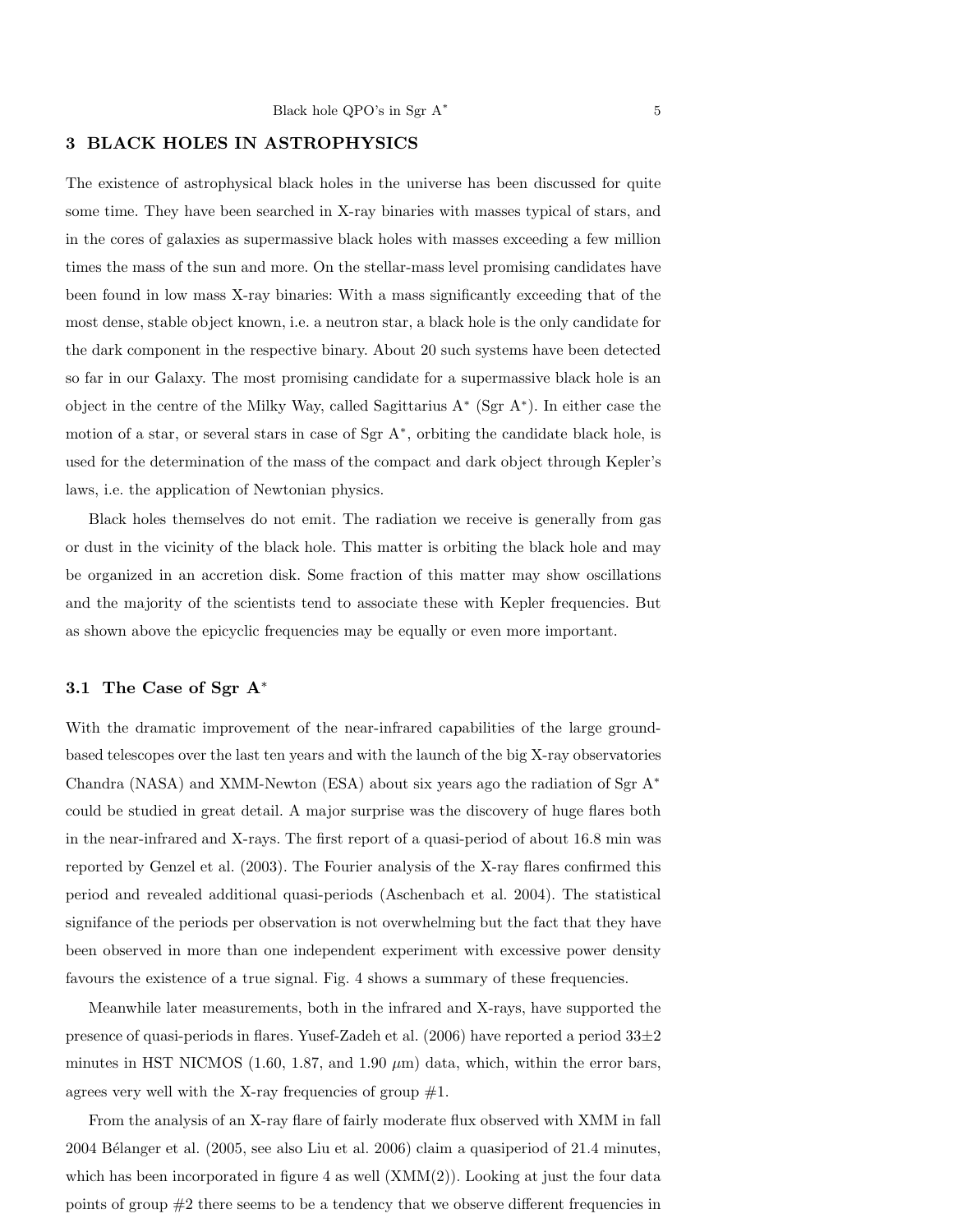those four measurements, although a rigorous error analysis would not exclude a single frequency for group #2. Interestingly, both Genzel el al. (2003) and Liu et al. (2006) claim that the period they found is not constant over the observation but is decreasing from 22.7 minutes to 11.8 minutes (Genzel et al. 2003) and 25 minutes to 17.5 minutes (Liu et al. 2006) based on the separation of the flux maxima/minima. Whether this is actually a decrease of the period remains to be seen, given the fact that just six to nine minima/maxima with fairly low counting statistics and complex lightcurves have been observed. These authors advocate for Keplerian motion with decreasing period because of radial infall with a velocity of about  $0.3\% \times c$ . Independent of the interpretation these results, because of their short periods - if they are actually orbital periods - underline that the modulation of the flux happens within a few Schwarzschild radii of the black hole and that the Sgr A<sup>∗</sup> black hole has a significant spin.

Basically, the frequencies can be divided into four groups. The frequencies of the first three groups appear to follow a ratio of 1:2:3, which is confirmed by a best fit.

Because of the appearence of a 3:1 resonance I have associated the highest of the three frequencies with the vertical epicyclic frequency and the lowest of the three frequencies with the radial epicyclic frequency, and I assume that the appearence of these frequencies is due to the new effect of General Relativity described above. In this way the spin a and the orbit radius  $r$  are fixed and the mass of the black hole is set by the observed frequencies. For the numerical relation between mass and frequency one may take either the vertical or the radial frequency. Determined in this way it turns out that the mass of the Sgr A<sup>\*</sup> black hole is  $(3.28 \pm 0.13) \times 10^6$  times the mass of our sun. I stress that this mass estimate follows from a straight inverse relation between mass and frequency and does not depend on any other observables like the distance to the black hole. Fig. 5 shows a comparison with the most recent estimates of the Sgr A<sup>∗</sup> mass which has been derived from more than a decade long dynamical measurements of the orbits of the S-stars around Sgr A<sup>∗</sup> (Eisenhauer et al. 2005, Ghez et al. 2005). These results depend on the distance to Sgr A<sup>∗</sup> , and the respective data shown are normalized to the same best estimate of the distance of 7.62 kpc (Eisenhauer et al. 2005). The agreement is more than satisfactory and there is the chance to lower the uncertainty for the QPO measured mass significantly by improving the frequency measurements.

As a side product I mention that these QPOs arise in a region very close to the black hole at  $r = 1.546$  or 0.773 Schwarzschild radii, which is an excellent test bed for the effects of strong gravity. For example, the relative difference of the orbital velocity treated by either General Relativity or Newtonian mechanics is more than 65%.

Finally I draw the attention to the frequencies of group  $\#4$  in Fig. 4. As spin and mass of the black hole are fixed the Kepler frequency can be calculated as a function of orbital radius. The largest radius considered is the orbit at which the epicyclic oscillations are launched (label r), furtherin I consider the last marginally stable orbit (label ms) and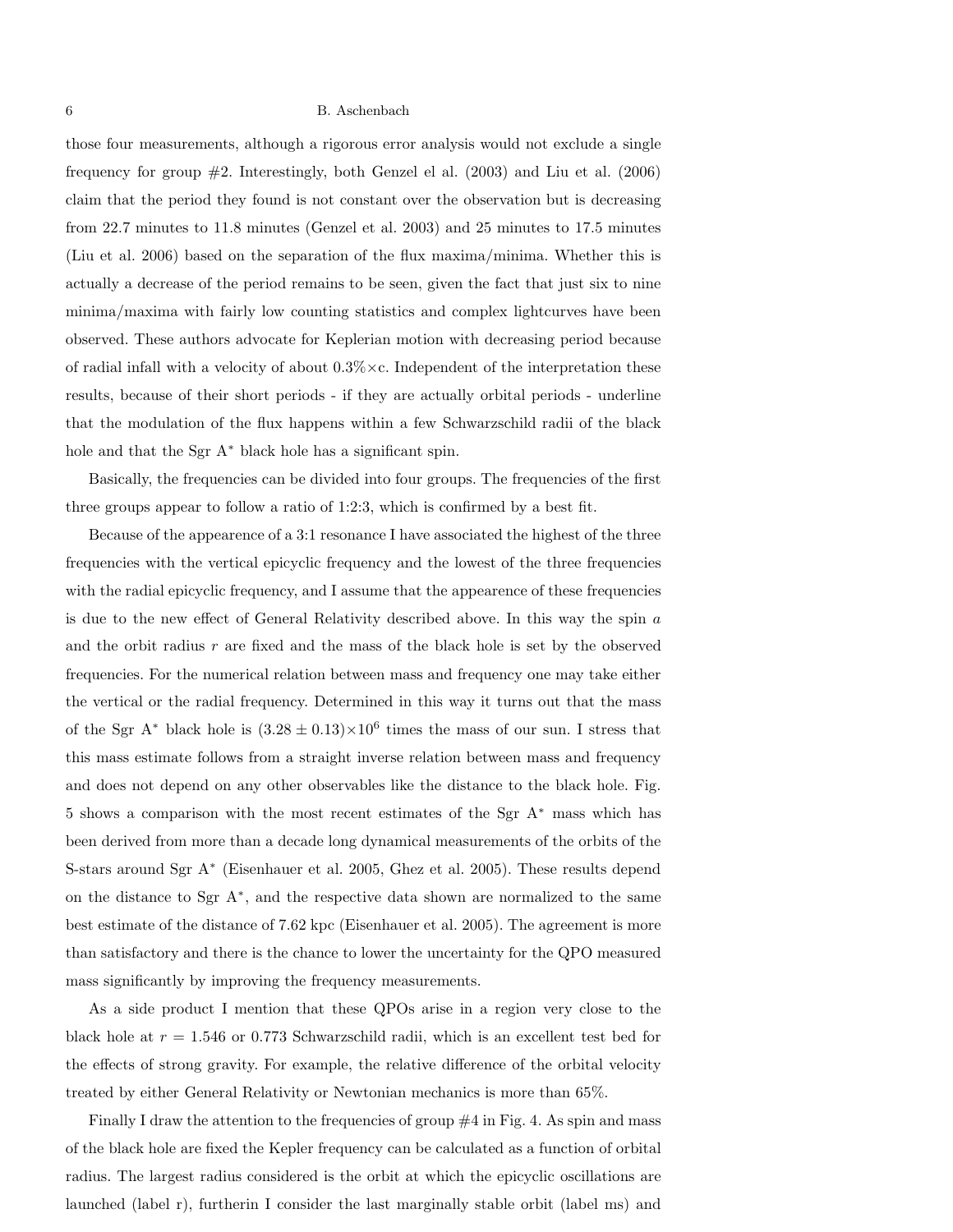

Fig. 4 Quasi-periodic oscillations discovered in at least two independent power density spectra of Sgr A<sup>∗</sup> , in the near-infrared from the ground (NIR, Genzel et al. 2003), X-rays (Chandra and XMM(1), Aschenbach et al. 2004), the infrared with the Hubble Space Telescope (HST, Yusef-Zadeh et al. 2006) and XMM again  $(XMM(2), Liu et al. 2006; Bélanger et al. 2005). They fall into four groups;$ the frequencies of the first three groups come in a ratio of 1:2:3. The best fit to such a ratio sequence is indicated by the horizontal solid lines. The  $\pm 1 \sigma$  errors of the best fit are represented by the horizontal dashed lines.

at last the radius of the event horizon (h). The two frequencies observed with Chandra and with XMM-Newton, if confirmed by future measurements, demonstrate that we can in principle see quasi-periodic radiation from below the last stable orbit almost down to the event horizon. Of course these events are likely to be transient and the frequency can vary from one observation to the other between 3.3 and almost 5 mHz depending on the orbital radius. The Kepler frequency may not be strictly periodic, which makes the detection and confirmation difficult and instruments with very large collecting areas exceeding the capabilities of the present generation of telescopes are required.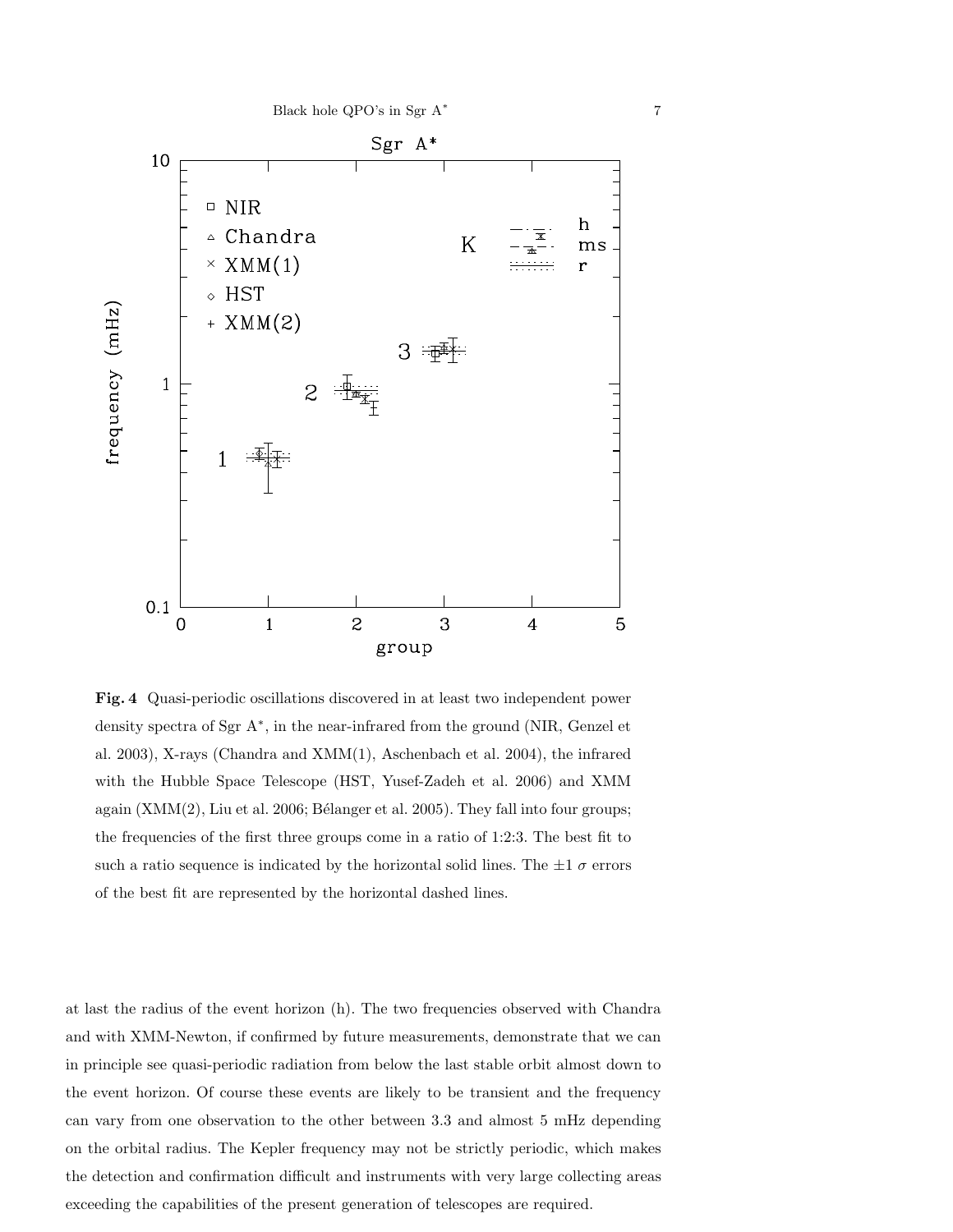

Fig. 5 Mass of the black hole Sgr A<sup>\*</sup> in the centre of our Galaxy. Data 1: mass determined by epicyclic frequencies (Aschenbach 2004), data 2 and 3: mass determined dynamically by measurements of stellar orbits (Eisenhauer et al. 2005, Ghez et al. 2005); these data have been normalized to the best estimate of the distance of  $d = 7.62$  kpc (Eisenhauer et al. 2005).

## 4 CONCLUSIONS

A new effect concerning the physics of fast spinning Kerr black holes is presented. The relevant range of black hole spin and orbital radii of test particles coincides with regions where a 3:1 resonance between vertical and radial epicyclic frequencies occurs, if the spin is greater than  $a = 0.9953$  and the radius is less than 1.8 gravitational radii. The new effect of a decreasing orbital velocity with decreasing orbital radius may trigger the epicyclic oscillations. Infrared and X-ray observations have indicated the presence of such quasi-periods in flares from Sgr A<sup>\*</sup>, and there is growing evidence that these QPOs are real despite their low statistical significance per observation. If the QPO's, which come in a 1:2:3 ratio, are taken as epicyclic frequencies the mass of the Sgr A<sup>∗</sup> black hole is uniquely determined to  $3.3\times10^6M_\odot$  with an error as big as the frequency measurement error. Independent of the association of frequency with oscillation mode the observed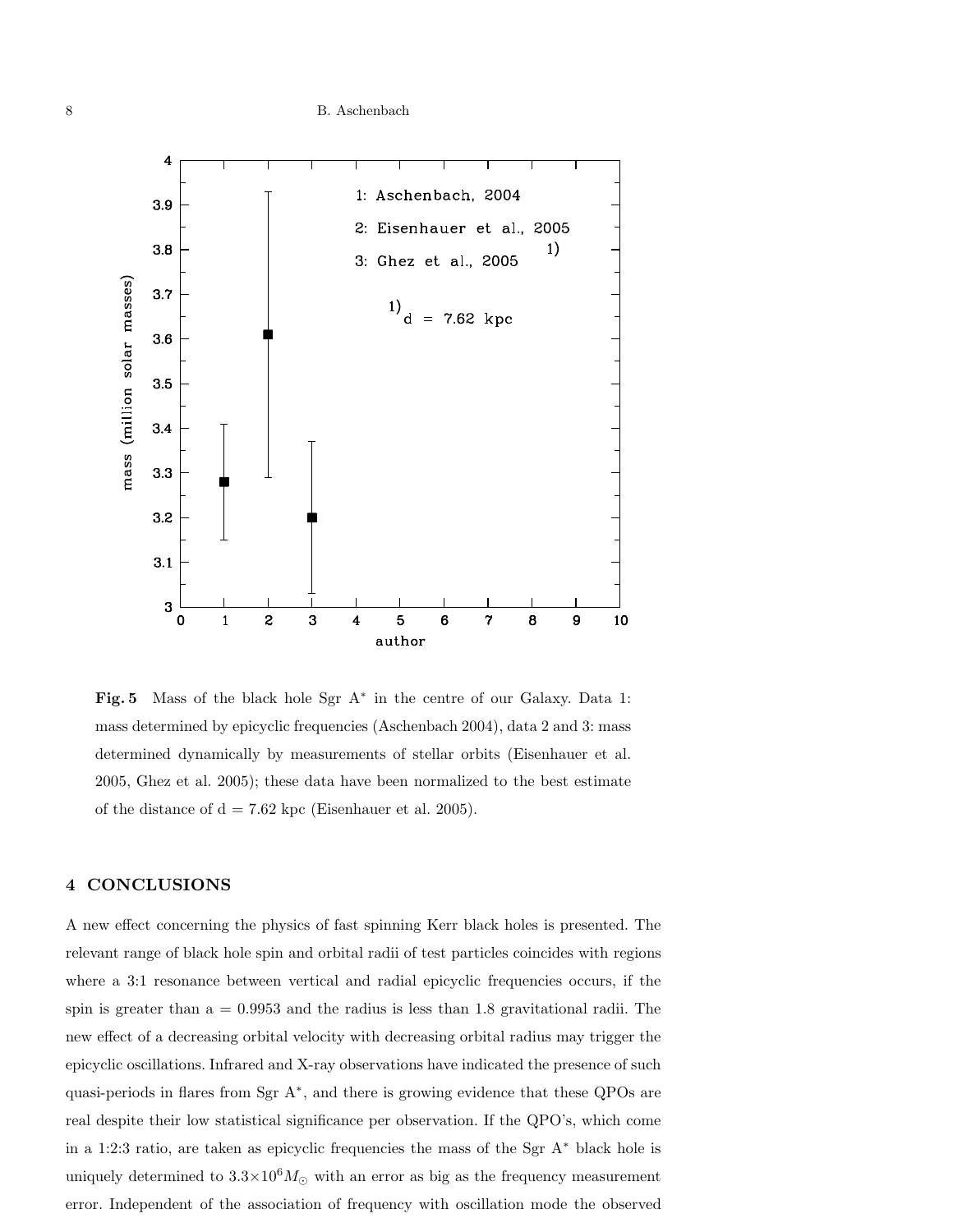QPOs demonstrate that the light modulation of the flare emission occurs in the lowest few Schwarzschild radii of the black hole. For the unambiguous determination of the spin of the black hole it will be essential to cover the shortest periods possible. The NIR flare reported by Genzel et al. (2003) shows a separation between two relative maximum flux values as short as 11.8 minutes and the XMM(1) flare goes down to a period of about 219 sec. Of course this needs to be confirmed, but if it is, the observation window of black holes might not only cover the region of the last stable orbit but stretches down close to the event horizon.

#### References

Aschenbach B., 2004, A&A, 425, 1075 Bardeen J. M., Press W. H., Teukolsky S. A., 1972, ApJ, 178, 347 Bélanger G. et al., 2005, ApJ, submitted Boyer R. H. & Lindquist R. W., 1967, J. Math. Phys., 8, 265 Eisenhauer F., Genzel R., Alexander A., Abuter R., Paumard T., et al., 2005, ApJ, 628,246 Genzel R., Schödel R., Ott T., Eckart A., Alexander T., Lacombe F., Rouan D., Aschenbach B., 2003, Nature, 425, 934

Aschenbach B., Grosso N., Porquet D., Predehl, P., 2004, A&A, 417, 71

Ghez A. M., Salim S., Hornstein S. D., Tanner A., Lu J. R., et al., 2005, ApJ, 620, 744

Liu S., Melia F, Petrosian V., 2006, ApJ, 636, 798

Stuchlík Z., Slaný P., Török G., Abramowicz M. A., 2005, Phys. Rev. D, 71, Issue 2, id. 024037 Yusef-Zadeh F., Dowell C. D., Wardle M., Roberts D., Heinke C., et al., 2006, [astro-ph/0510787](http://arxiv.org/abs/astro-ph/0510787)

# DISCUSSION

D ¯ IDIER BARRET: Could you please explain a bit more the reasons to identify the maximum observed frequency with the vertical epicyclic frequency.

ASCHENBACH: For a Kerr BH there are three epicyclic frequencies following the three axes, i.e. orbital (Kepler), polar (vertical) and radial. For any fixed orbital radius and fixed BH spin the Kepler frequency is always greater than the vertical epicyclic frequency, which is always greater than the radial epicyclic frequency. The model I propose assumes a resonance between the vertical and radial frequencies with a ratio of 3:1. If that ratio is observed clearly the higher frequency of the two observed is to be associated with the vertical epicyclic frequency. The Kepler frequency at that orbit radius and that spin is even higher but is nowhere in the orbit in resonance with any one of the other two frequencies.

D ¯ IDIER BARRET: How sensitive are your results on the mass with respect to the identification of the QPO frequency?

This manuscript was prepared with the ChJAA LATEX macro v1.0.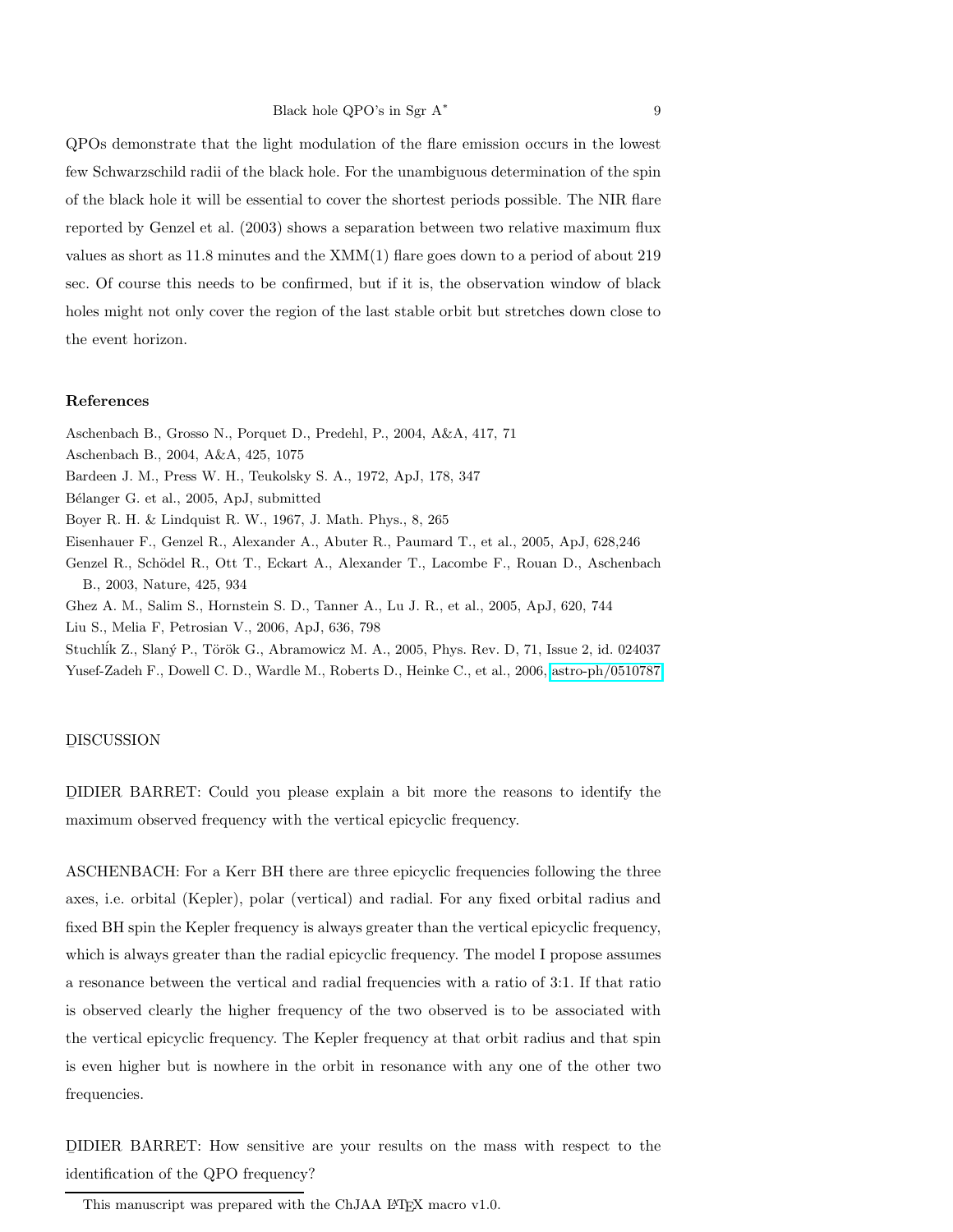ASCHENBACH: In this respect the association of the QPO frequency with a particular oscillation type is absolutely essential. In the relevant equations there are the following four unknowns: the BH mass, the BH spin, the orbital radius at which the oscillation occurs and the oscillation type. To solve that problem unambigously we have to have knowledge or constraints of at least three of the four unknowns. Usually observers assume Kepler orbital motion at the innermost stable orbit to be responsible for the observed frequency which would result in a BH mass BH spin relation. With two frequencies observed the problem is somewhat better defined. The important issue in my work is the discovery of the strange behaviour of the orbital velocity for high values of the spin at low orbits and if this is coupled to the resonant behaviour of the epicyclic frequencies, mass and spin are uniquely determined and the mass is as precise as the frequency measurements are. A resonant behaviour involving the Kepler frequency is definitely excluded for the high spin low orbit case because the resulting BH mass is by far too low compared with the dynamical mass.

D ¯ ANIELE FARGION: Does General Relativity explain jets?

ASCHENBACH: I have no straight answer to that, but I think one should not rule out such a possibility (c.f. Aschenbach 2004). If the vertical epicyclic oscillations exist and are created close to the inner edge of the accretion disk, why shouldn't mass and energy be expelled by them perpendicular to the accretion disk. This definitely needs further study.

D ¯ ANIELE FARGION: Did you consider jets drag on your frequency?

ASCHENBACH: No, I did not.

WOLFGANG KUNDT: Congratulations on your findings. But when discussing the alternative possibilities you did not mention the Supermassive Magnetized Disk (SMD) / burning disk model (e.g. W. Kundt in Astrophysics and Space Science, 62, 335 (1979)).

ASCHENBACH: In the introduction of this talk I have tried to summarize the arguments that have led people to state "the most convincing case for the existence of an astrophysical black hole is Sgr A<sup>∗</sup>". This statement has been made by various scientists, for instance, at the Joint Astronomy Conference 'Growing Black Holes: Accretion in a Cosmological Context' held at Garching in June 2004. The general consensus seems to be that we are still lacking 'the proof' for Sgr A<sup>∗</sup> being a black hole. Therefore other models are still something to persue. In my talk I used the physical properties expected for black holes and used them to understand the QPOs, and as far as I am concerned I don't see any contradiction, which does not tell that they are eventually nothing more than a viable model.